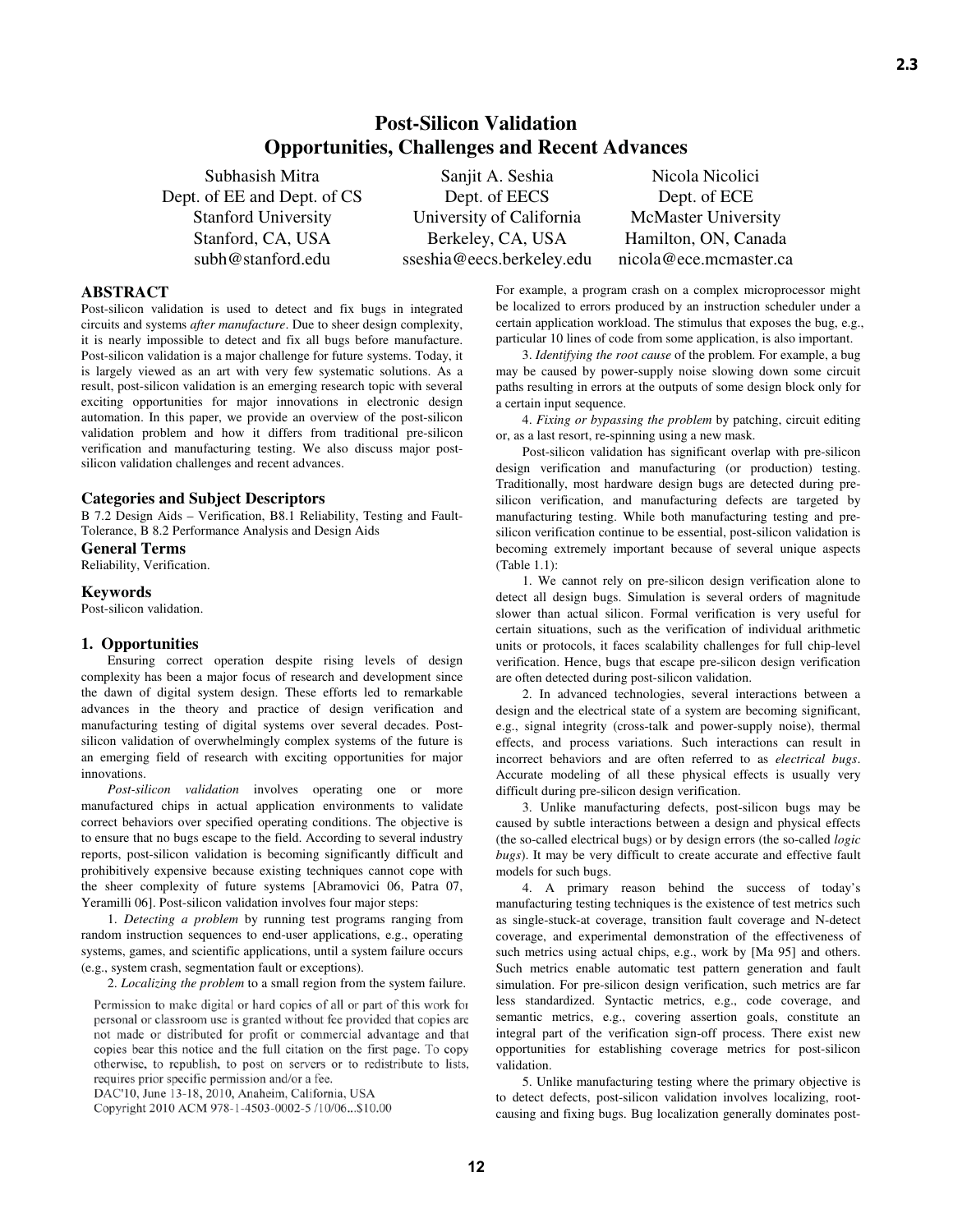silicon validation effort and costs [Josephson 06]. While defect diagnosis techniques may be somewhat applicable for bug localization, most defect diagnosis techniques rely on scan design for testability (DFT) which enables a sequential circuit to be treated as a combinational circuit in test mode. Such opportunities may not be available for bug localization during post-silicon validation. Moreover, unlike defect diagnosis which targets manufacturing yield improvement, the presence of one or more bugs may prevent detection of errors caused by other bugs. Such bugs are also referred to as *blocking bugs* because they may slow down the design / validation cycle [Anis 08, Keshava 10].

| Table 1.1: Qualitative comparison of pre-silicon verification vs. |
|-------------------------------------------------------------------|
| manufacturing testing vs. post-silicon validation.                |

| Pre-silicon                                                                                            | manalaotaling toothig vo. poot ollioon vallaation<br>Manufacturing                           | Post-silicon                                                                                                                                                                                            |
|--------------------------------------------------------------------------------------------------------|----------------------------------------------------------------------------------------------|---------------------------------------------------------------------------------------------------------------------------------------------------------------------------------------------------------|
| verification                                                                                           | testing                                                                                      | validation                                                                                                                                                                                              |
| Excellent<br>controllability and<br>observability because<br>any signal can be<br>accessed             | Controllability<br>and<br>observability<br>primarily through<br>scan DFT                     | Insufficient<br>controllability and<br>observability due<br>to limited access<br>to internal<br>signals. Scan<br>DFT useful for<br>certain cases<br>when a failure<br>caused by a bug<br>is repeatable. |
| Complex physical<br>effects difficult to<br>model                                                      | Several defect<br>models exist                                                               | Accounts for<br>signal-integrity,<br>process<br>variations, non-<br>determinism                                                                                                                         |
| Simulation of full-chip<br>designs very slow;<br>formal verification<br>only selectively<br>applicable | Generally very<br>fast (few<br>seconds to<br>minutes per<br>chip)                            | Silicon speed<br>orders of<br>magnitude faster<br>than simulation                                                                                                                                       |
| Some metrics exist<br>(e.g., code coverage,<br>assertion coverage.<br>mutation coverage)               | <b>Test Metrics</b><br>(e.g., stuck-at,<br>transition, N-<br>detect coverage)<br>widely used | Coverage metrics<br>for post-silicon<br>validation: Open<br>research question                                                                                                                           |
| Bug fixing<br>inexpensive                                                                              | Bug fixing not<br>the primary<br>objective                                                   | Bug fixing can be<br>expensive                                                                                                                                                                          |

In spite of its unique challenges, post-silicon validation research can be inspired by the successes in manufacturing testing and design verification, as discussed next.

# **Manufacturing Testing**

Examples of major successes in manufacturing testing include:

1. The concept of structural testing [Eldred 59] and scan design for testability [Eichelberger 77, Williams 73] that are used in almost all integrated circuits today.

2. Quick adoption of test compression techniques, e.g., Illinois scan [Hamzaoglu 99], reseeding techniques [Koenemann 91], and X-Compact [Mitra 02, 04], pointing to the success of systematic and structured methods in overcoming manufacturing testing challenges for complex systems.

3. Various flavors of self-test techniques, including Built-In Self-Test (BIST) (pseudo-random and several enhancements) for general designs ([Bardell 87] and several others), and native-mode testing / software-based self-test [Krstic 02, Parvathala 02, Shen 98] targeting microprocessors.

4. A wide variety of test metrics (and test experiments demonstrating their effectiveness) that enabled automatic test pattern generation (ATPG), fault simulation, and coverage estimation (as discussed earlier).

#### **Design Verification**

Since the 1970s, several fundamental ideas in formal and semiformal verification have made their way from theoretical concept to industrial practice. In the context of this paper, the arguably most important idea is that of formal specifications – *assertions*. Temporal logic [Pnueli 77] and similar automata-based specification languages have made their way into standardized industrial use [Vardi 08]. Assertions are central to post-silicon validation as they provide a precise method of specifying application requirements and system functionality that could be adversely affected by post-silicon bugs.

Algorithmic verification techniques, based on advances in Boolean reasoning such as *Boolean Satisfiability* (SAT) [Malik 09] and *Binary Decision Diagrams* (BDDs) [Bryant 86], are also central to post-silicon validation. Perhaps one of the biggest industrial successes of formal hardware verification is *combinational equivalence checking*. In addition, recent advances in SAT-based algorithms and circuit simplification are scaling up *sequential equivalence checking* greatly, as demonstrated by the ABC system [Brayton 10]. Going beyond equivalence checking, *model checking*  [Clarke 00], i.e., deciding whether a system satisfies a property specified usually in temporal logic, is now a key component of all industrial formal verification tools. Formal techniques are often combined with traditional random simulation methods. Finally, *theorem proving* methods are also standard industrial practice today, particularly in microprocessor design and verification (e.g., [Moore 98]). One of the major drivers for formal verification going forward, both using theorem proving and model checking, will be *satisfiability modulo theories* (SMT) solvers [Barrett 09].

It is clear from the above discussions that fundamental research enabled significant progress in the adoption of structured methods for manufacturing testing and design verification. With growing complexity of post-silicon validation, our hope is that new ideas will emerge that will transform post-silicon validation from skilled art practiced by a few experienced engineers to a discipline with strong foundations enabled by structured approaches and design automation. Such new techniques can have far reaching impact on other fields related to post-silicon validation. Examples include reliable system design, embedded systems, and software test and verification.

# **2. Challenges**

There are numerous challenges in post-silicon validation. We do not attempt to present a comprehensive survey here. Instead, we highlight a few important ones.

1. *Failure reproduction:* This step involves returning the hardware to an error-free state, and re-executing the failure-causing stimulus (including instruction sequences, interrupts, and operating conditions) to reproduce the same failure. Unfortunately, many electrical bugs are very hard to reproduce. The difficulty of bug reproduction is exacerbated by the presence of asynchronous I/Os,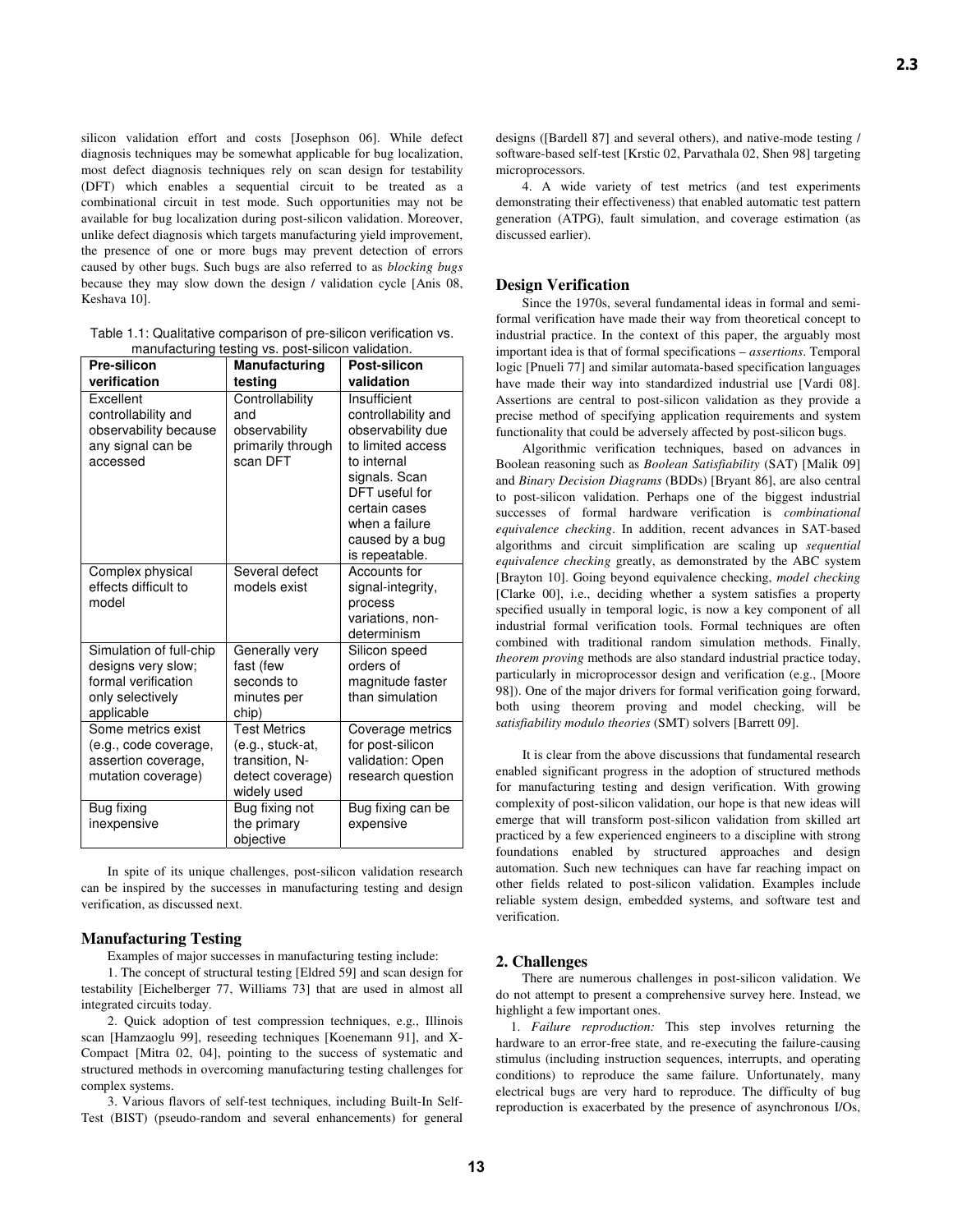and multiple clock domains. Techniques to make failures reproducible [Heath 04, Sarangi 06, Silas 03] are often intrusive to system operation, and may not expose bugs.

2. *System-level simulation:* In order to obtain "golden responses," i.e., correct signal values for every clock cycle for the entire system (e.g., processor and all peripheral devices on the board), one must run expensive system-level simulation. Running system-level simulation can be 7-8 orders of magnitude slower than actual silicon. In addition, expensive external logic analyzers are required to record all signals values that enter and exit the system through external pins [Silas 03].

Due to the above factors, a functional bug typically takes hours to days to be localized vs. electrical bugs that require days to weeks and more expensive equipment [Josephson 01].

3. *Coverage metrics:* As noted earlier, while coverage metrics are well-established in manufacturing test, they are less standard in presilicon design verification. Several methods exist for measuring presilicon verification coverage, including code coverage (e.g., statement, branch, path coverage in an RTL description), FSM coverage (e.g., transition or state coverage), assertion coverage, and mutation-based coverage (e.g., checking whether an injected bug is caught during verification). Quantifying coverage of post-silicon validation tests is very challenging due to limited controllability and observability (hence, it is harder to mutate a design or monitor an assertion failure).

4. *Test Patterns for post-silicon validation:* Several recent techniques for improving real-time observability during post-silicon validation, e.g., using assertion checkers and optimized embedded logic analyzers, enable monitors from pre-silicon verification testbenches to be reused during post-silicon validation. On-chip generation of postsilicon validation tests can potentially enable reuse of controllability of testbenches used for pre-silicon verification (structured and scalable, yet slow) during post-silicon validation (fast, yet ad-hoc and laborintensive). Note that, there are key differences between such on-chip generation of post-silicon validation tests vs. logic BIST for manufacturing testing. This is because most logic BIST techniques rely on scan DFT and target manufacturing test metrics.

#### **3. Recent Advances**

In this section, we present a brief overview of recent results in the field of post-silicon validation. This survey is by no means exhaustive. Our goal is just to highlight some results that could provide a basis for further work in this field. We begin with challenges related to bug localization because it is typically the most expensive step in postsilicon validation.

#### **Post-silicon bug localization for processor cores**

A new technique called *IFRA* (Instruction Footprint Recording and Analysis) [Park 08, 09, 10a, 10b] has been demonstrated to be highly effective in overcoming major challenges associated with a very expensive step in post-silicon validation of processors – pinpointing a bug location and the instruction sequence that exposes the bug from a system failure, such as a crash.

Figure 1 presents an overview of IFRA. Special on-chip recorders, inserted in a processor during design, collect *instruction footprints* – special information about flows of instructions, and what the instructions did as they passed through various microarchitectural blocks of the processor. The recording is done concurrently during the normal operation of the processor in a post-silicon system validation setup. Upon detection of a system failure, the recorded information is scanned out and analyzed offline for bug localization. Special selfconsistency-based program analysis techniques, together with the test program binary of the application executed during post-silicon

validation, are used for this purpose.

Major benefits of using IFRA over traditional techniques for post-silicon bug localization are: 1. It does not require full systemlevel reproduction of bugs, and, 2. It does not require full systemlevel simulation. Hence, it can overcome major hurdles that limit the scalability of traditional post-silicon validation methodologies. Simulation results on a complex Alpha 21264-like superscalar processor demonstrate that IFRA is effective in localizing electrical bugs with 96% accuracy at 1% chip-level area impact.

A new Bug Localization Graph (BLoG) framework [Park 10b] enables systematic application of IFRA to new processor microarchitectures with reduced engineering time and less expert knowledge. Results obtained from an industrial microarchitectural simulator modeling a state-of-the-art complex commercial microarchitecture (Intel Nehalem, the foundation for the Intel Core™ i7 and Core™ i5 processor families) demonstrate the effectiveness of IFRA in localizing electrical bugs in complex microarchitectures with 90% accuracy (Fig. 2 taken from [Park 10b]).









Figure 2. BLoG-assisted IFRA results obtained from an industrial simulator modeling the Intel Nehalem microarchitecture (details in [Park 10b]).

## **Observability enhancement for post-silicon validation**

The IFRA approach discussed earlier utilizes the structured architecture of a processor to perform bug localization without requiring system-level simulation or failure reproduction. For postsilicon bug localization in general designs, the debug infrastructure must collect real-time response data in an effective manner for efficient failure reproduction and root-cause analysis. The amount of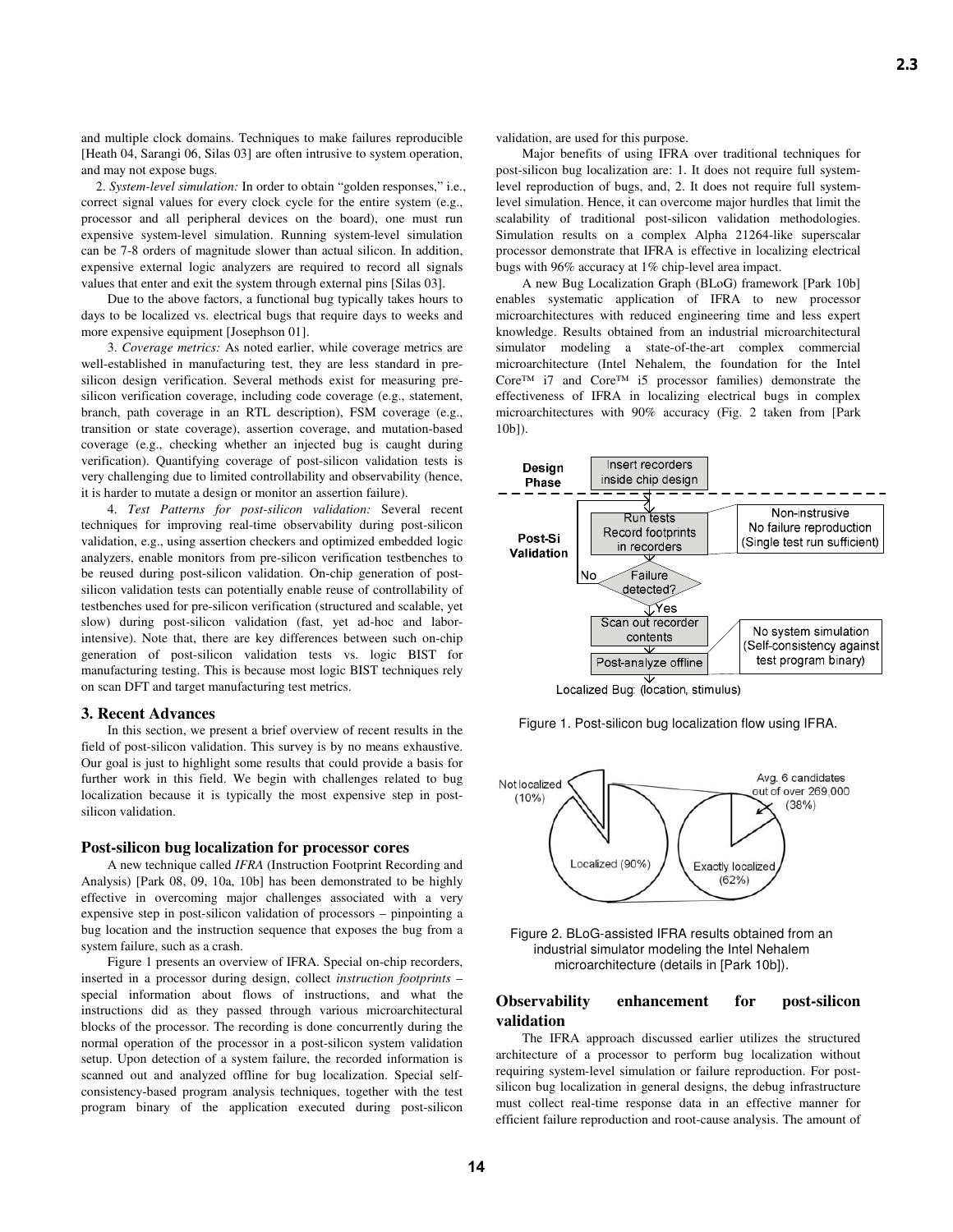data that can be collected during a single post-silicon validation run is ultimately limited by the capacity of on-chip trace buffers. Data compression techniques can increase the amount of data that may be collected in a single post-silicon validation run by 20-30% [Anis 07]. Moreover, special state restoration (or data expansion or visibility enhancement) techniques can further enhance the amount of information made available to the post-silicon validation engineer [Ko 08a, Liu 09].

These techniques are currently applicable for logic bugs, and understanding how to extend these approaches for electrical bugs is a key open challenge. Another technique for enhancing observability is to use multiple trace buffers with programmable priorities. [Ko 08b] presents a case study of a video decoder demonstrating how dynamic sharing (i.e., during post-silicon validation) of trace buffers can double the amount of acquired data when compared to static trace buffer allocation.

#### **Formal methods for error localization**

Assertions can play an important role in localizing post-silicon bugs, especially as we move from processor cores to general designs. An obvious approach is to write assertions on module interfaces, and then synthesize on-chip monitors to check whether those assertions are satisfied or violated. This output may be made available in the event of a failure. The failing assertions can then help localize the failure to module boundaries. The challenge with this approach, though, is to obtain *relevant assertions* in the first place. Very recent work [Li 10] has shown how formal assertions can be mined automatically simulation traces in a scalable manner and can be effectively used in localizing errors (caused by bugs) to module boundaries. The overall idea, illustrated in Fig. 3, is to find assertions that are satisfied by correct system traces (e.g., recorded pre-silicon), but not by the error trace. Such distinguishing assertions are then ranked according to some metric, such as time of first failure. The location of the bug is then hypothesized to be the modules with the highest-ranked distinguishing assertions.



Figure 3. Assertion mining for failure diagnosis.

The following representative result from [Li 10] shows the promise of this assertion-based bug localization approach. For an experimental MIPS core with over 20,000 signals, the approach correctly localized single-bit and multiple-bit flips in the logic to the single faulty module out of a total of 278 modules. While this work is only a first step, it can be very effective especially when combined with reconfigurable on-chip infrastructure, e.g., [Abramovici 06], for application-specific error monitors (that may be software-controlled).

Formal methods can also be useful for system *replay*. Specifically, algorithms developed for model checking can be useful during the rootcause step as well. For example, one challenge during the root-cause step is to reconstruct an error trace backward from a failing state. The problem is similar to that of performing backward reachability analysis in model checking, where, starting from an error state, we seek to find a trace that begins in some valid initial state and which can end in that error state. This analogy has been explored recently in the Backspace technique [de Paula 08]. In essence, the Backspace approach involves recording a crash state, computing its expected predecessor state (based on RTL), setting that state as a breakpoint, and then repeating this procedure so as to reconstruct the error trace backwards. This approach has shown promise, generating diagnostic traces for two open-source processor cores: a Motorola 68HC05 and an Intel 8051. In both cases, the Backspace system could reconstruct the error traces for hundreds of cycles backwards from a crash state.

# **Detecting a problem**

For error detection, the following two questions must be answered: (i) what input stimulus should be applied to the circuit? and, (ii) how to detect if a failure has occurred?

While the first problem is still largely open, *online in-hardware assertion checking* has shown promise in answering the second. In recent years assertions have been proposed for in-system hardware validation and debugging [Bayazit 05] and [Boule 05]. The basic idea is to reuse the assertions written in a software environment during the pre-silicon phase, map them onto hardware and let them run in the background to detect errors at runtime. However, two challenges arise. The first has to do with signal locality. Pre-silicon assertions can reference signals that are not spatially nearby in actual silicon. Due to this, if one must use pre-silicon assertions for monitoring, the assertions must be suitably decomposed into localized assertions. The second challenge lies in minimizing the area investment. The number of assertions to be placed in hardware, as well as the locations where they may be placed to enable effective sharing between different hardware blocks, are open questions. An equally important problem is determining compact input sequences that can improve bug detection and coverage using hardware assertion checkers.

# **Root cause identification**

Once a bug is localized to a design block from a system failure, scan chains are extensively used for finding the root cause. System states are scanned out at pre-programmed clock cycles and compared against golden signatures in consecutive clock cycles in order to identify the failing flip-flops and failing cycles. Subsequently, logic cone analysis is used to identify the erroneous signals. While such an approach can benefit from existing fault diagnosis techniques, the sequential nature of the problem (unlike scan-based manufacturing testing) creates several complications. A key challenge is that system states are not necessarily deterministic, i.e., it may not be possible to determine expected logic values of all state bits by simulation. This is due to the presence of several sources of unknown logic values (X's). Examples include multiple clock domains, uninitialized embedded memory blocks or mixed-signal blocks. X's are known to complicate manufacturing testing as well [Mitra 02, 04]. A technique known as latch divergence analysis [Dahlgren 03] may be used to "filter-out" state deviations during post-silicon validation. The information obtained from these "filtered" states can be subsequently processed using modified backtrace procedures for logic cone analysis [Caty 05].

When debugging speedpaths, it is common to collect responses at multiple clock frequencies where the clock signal is selectively stretched/shrunk only for certain logic cones or selected paths. This can be achieved using special clock tuning elements that inserted in the design [Naffziger 06]. Accelerating speedpath debugging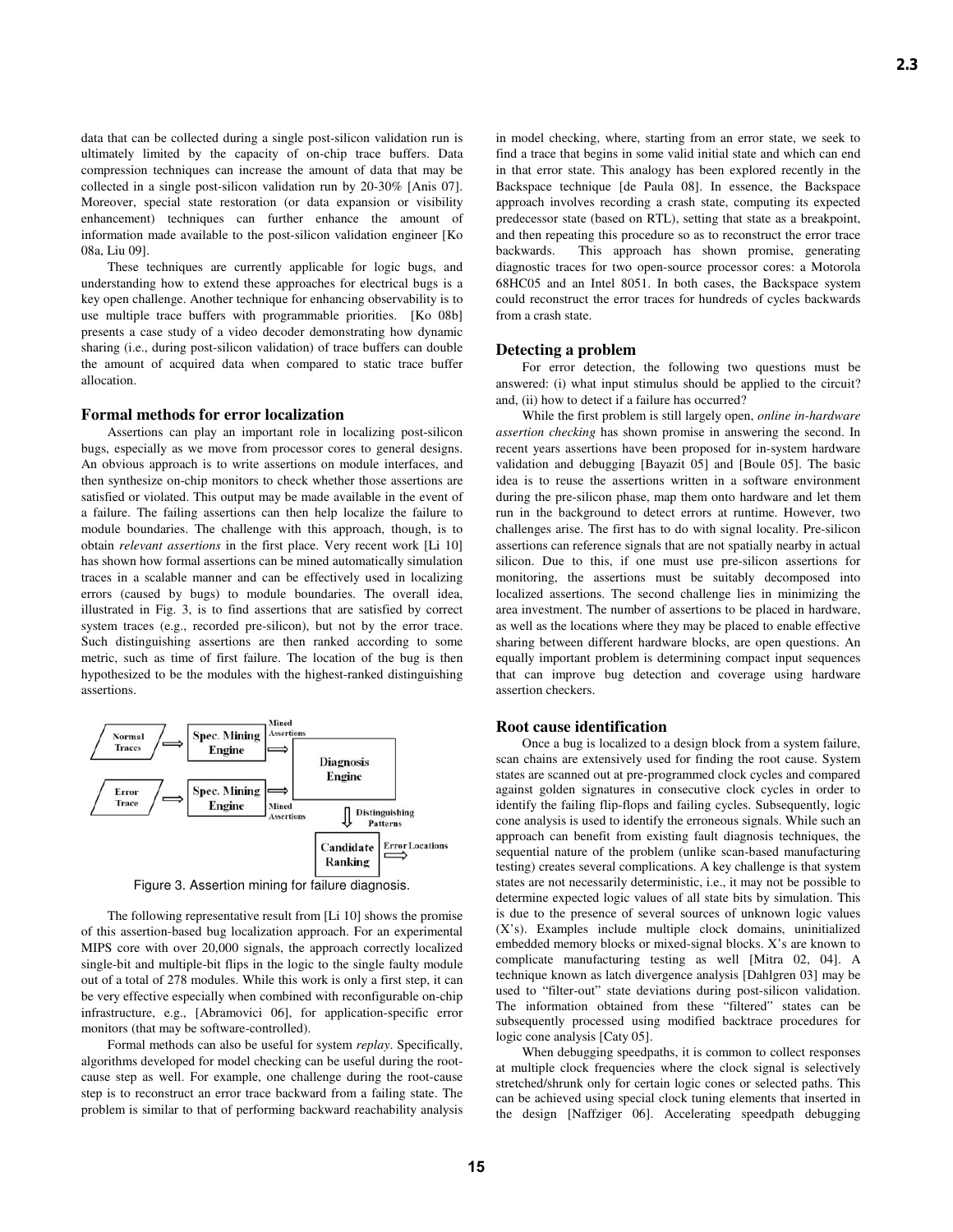through automated insertion and configuration of clock tuning elements, as well as the analysis of failure traces are open challenges in this context.

**Bug fixing**<br>After a bug has been localized, analyzed, and root-caused, one can attempt to patch the problem in the design itself without a re-spin. For microprocessors, one way to achieve this goal is through microcode patches or special design techniques such as the Field-Repairable Control Logic (FRCL) approach [Wagner 08]. State sequences that trigger a bug are recorded during detection and localization phases and subsequently used for in-field patches. State matcher circuitry is employed to monitor the states that are known to trigger the bug. When the matcher reports a match, the processor pipeline is flushed and instruction execution is resumed in a low-performance serial mode (i.e., with only one instruction at a time in the pipeline). After the bug is bypassed, the microprocessor resumes execution in its normal highperformance mode (i.e., with multiple instructions at a time in the pipeline). The assumption is that most bugs are introduced by complex interactions between instructions and a serial low-performance serial execution mode may be generally expected to be bug-free.

Another approach called FogClear [Chang 08] enables post-silicon metal fixes allowed by engineering change order (ECO) routing and spare cell insertion. [Chang 08] show that by pre-placing spare cells in 70% of the unused regions in the layout, FogClear can repair 70% of the injected functional errors.

#### **Error-Resilient System Design**

While mainstream post-silicon validation activities focus on detecting, localizing and fixing post-silicon bugs before product shipment, the ultimate objective may be to design robust systems that are resilient to design errors. There exists a large body of literature on robust system design and fault-tolerant computing techniques in this context (e.g., [Iyer 05, Li 09, Mitra 10, Siewiorek 98] and several others). For such resilience techniques to be cost-effective, it is essential to perform pre-silicon analysis to identify the most vulnerable components of a system. Formal methods offer a promising approach for this purpose for two reasons. First, formal assertions can precisely capture "critical" application-level requirements on the design that must hold at all times. Second, formal verification techniques can perform exhaustive search over the faulty behavior space as well as the input space. In this context, the *verification-guided error resilience* (VGER) approach [Seshia 07] has demonstrated how formal specifications and model checking can be used to perform such analysis for transient errors. VGER can pinpoint components (e.g., latches or gates) that are most vulnerable to soft errors in the sense that a soft error in those components will cause the system/application-level requirements to fail severely. Such analysis can be useful for diagnosis – for pinpointing the most likely areas in which a post-silicon error might occur. It is also very useful for synthesizing a low power robust design: in experiments on an implementation of the SpaceWire protocol, the VGER approach showed how a robust design could be synthesized for one-fifth the power overhead of a traditional fault-tolerance technique.

# **4. Conclusion**

Post-silicon validation is an emerging research topic with several outstanding challenges that can create opportunities for exciting research contributions. Systematic techniques for post-silicon validation together with coverage metrics for quantifying the effectiveness of various post-silicon validation approaches can transform this field from an art requiring considerable skill and experience to a discipline with strong foundations enabled by structured approaches and design automation.

# **2.3**

#### **Acknowledgment**

This work is supported in part by the Semiconductor Research Corporation (SRC), the Gigascale Systems Research Center, one of six research centers funded under the Focus Center Research Program (FCRP), an SRC entity, the National Science Foundation (NSF), and the National Science and Engineering Research Council (NSERC) of Canada.

#### **References**

- [Abramovici 06] Abramovici, M., P. Bradley, K. N. Dwarakanath, P. Levin, G. Memmi and D. Miller, "A Reconfigurable Design-for-Debug Infrastructure for SoCs," *Proc. Design Automation Conf.*, pp. 7-12, 2006.
- [Anis 07] Anis, E., and N. Nicolici, "On Using Lossless Compression of Debug Data in Embedded Logic Analysis," *Proc. Intl. Test Conf.*, 2007.
- [Anis 08] Anis E., and N. Nicolici, "On By-passing Blocking Bugs during Post-silicon Validation," *Proc. European Test Symp.*, pp. 69-74, 2008.
- [Bardell 87] Bardell, P.H., W.H. McAnney and J. Savir, *Built-In Test for VLSI: Pseudo-random Techniques*, John Wiley & Sons, 1987.
- [Barrett 09] Barrett, C., R. Sebastiani, S. A. Seshia, and C. Tinelli, "Satisfiability Modulo Theories," *Handbook of Satisfiability*, IOS Press, 2009.
- [Bayazit 05] Bayazit, A.A., and S. Malik, "Complementary Use of Runtime Validation and Model Checking," *Proc. Intl. Conf. CAD*, pp. 1052-1059, 2005.
- [Boule 05] Boule, M., and Z. Zilic, "Incorporating Efficient Assertion Checkers into Hardware Emulation," *Proc. Intl. Conf. Computer Design*, pp. 221-228, 2005.
- [Brayton 10] Brayton, R.K., *et al*., Berkeley Logic Synthesis and Verification Group, ABC: A System for Sequential Synthesis and Verification. http://www.eecs.berkeley.edu/~alanmi/abc/
- [Bryant 86] Bryant, R.E., "Graph-based Algorithms for Boolean Function Manipulation," *IEEE Trans. Computers*, Vol. C-35, No. 8, pp. 677-691, Aug. 1986.
- [Caty 05] Caty, O., P. Dahlgren and I. Bayraktaroglu, "Microprocessor Silicon Debug Based on Failure Propagation Tracing," *Proc. Intl. Test Conf*., pp. 293-302, 2005.
- [Chang 08] Chang, K.H., I.L. Markov and V. Bertacco, "Automating Post-silicon Debugging and Repair," *IEEE Computer*, Vol. 41, No. 7, pp.47-54, July 2008.
- [Clarke 00] Clarke, E.M., O. Grumberg and D. Peled, *Model Checking*, MIT Press, 2000.
- [Dahlgren 03] Dahlgren, P., P. Dickinson and I. Parulkar, "Latch Divergency in Microprocessor Failure Analysis in Microprocessor Failure Analysis," *Proc. Intl. Test Conf*., pp. 755-763, 2003.
- [de Paula 08] de Paula, F.M., M. Gort, A.J. Hu, S.E. Wilton and J. Yang, "BackSpace: Formal Analysis for Post-Silicon Debug," *Proc. Intl. Conf. Formal Methods in CAD*, 2008.
- [Eichelberger 77] Eichelberger, E.B., and T.W. Williams, "A Logic Design Structure for LSI Testability," *Proc. Design Automation Conf.*, pp. 462-468, 1977.
- [Eldred 59] Eldred, R.D., "Test Routines based on Symbolic Logic Statements," *Journal ACM*, Vol. 6, No. 1, pp. 33-37, Jan. 1959.
- [Hamzaoglu 99] Hamzaoglu, I., and J.H. Patel, "Reducing Test Application Time for Full Scan Embedded Cores," *Proc. Intl. Symp. Fault-Tolerant Computing*, pp. 260-267, 1999.
- [Heath 04] Heath, M.W., W.P. Burleson and I.G. Harris, "Synchro-Tokens: Eliminating Nondeterminism to Enable Chip-Level Test of